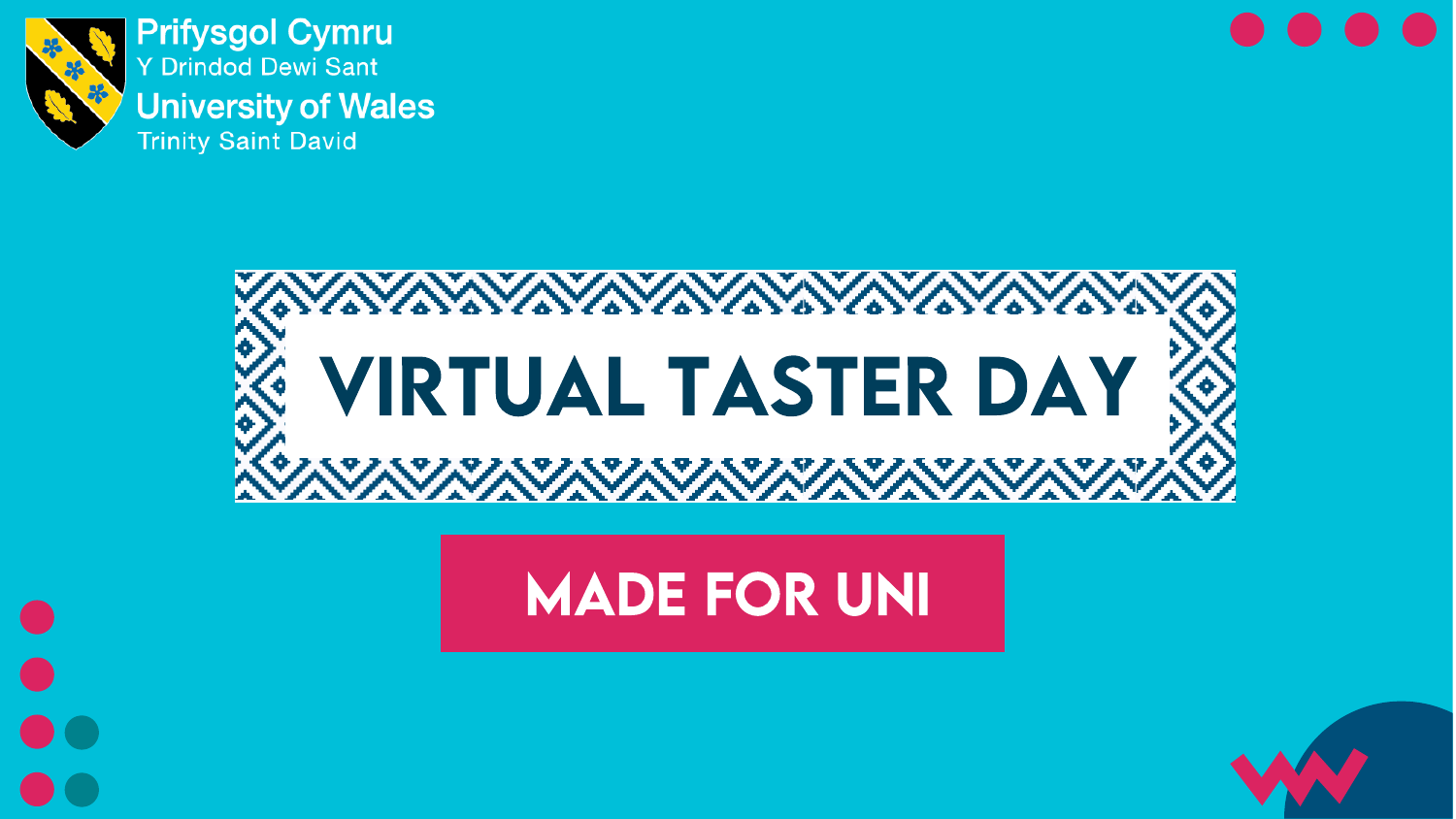ence/wonvalion worksho Resilience/Motivation workshop

Academic Thinking i.e. intro to academic study, study skills

Digital skills and etiquette

• Q&A session with students

Public speaking, exercising freedom of speeh

# AGENDA

- 9.30 Virtual event goes live and students have the opportunity to browse through readymade resources
- 10:00 10:45 Taster Session #1 with Q&A
- **11:00 11:30** General session #1
- 11:45 12:15 General session #2

### **LUNCH**

- **13:15 14:00 T**aster Session #2 with Q&A
- 14:15 14:45  $\vert$ General session #3
- 14:45 onwards Another opportunity to browse through ready-made resources or ask questions to staff and students

## GENERAL SESSiONS

# TASTER SESSiONS

Students will have the opportunity to attend 2 live taster sessions of their choice during the event, with a chance to ask questions to lecturers at the end. The aim of these sessions is to introduce students to some of the course options available to them at University and give them a taste of academic study. See examples of possible taster sessions on the next page.

Here are some examples of possible general sessions we can offer. We are open to your suggestions.